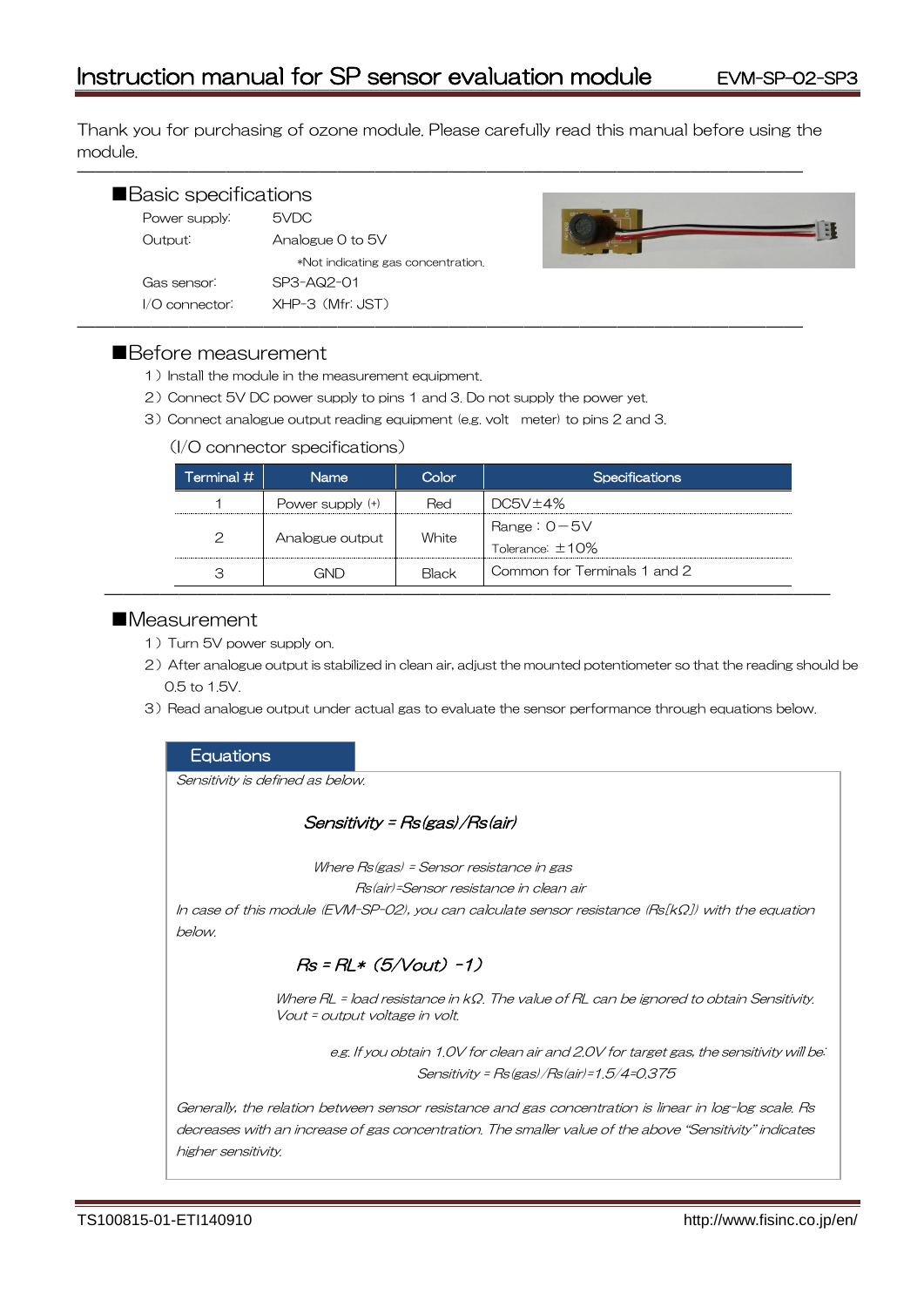# Standard curve

Semiconductor gas sensor is different in sensitivity and sensor resistance piece by piece. If you intend to make a precise measurement, you should prepare "Standard curve" as below.

- ① Keep power on the module for 24 hours to stabilize the sensor.
- ② Measure analogue output in clean air.
- ③ Measure analogue outputs in several known gas concentrations.
- ④ Calculate the Sensitivities with the values obtain in the above ② and ③.

―――――――――――――――――――――――――――――――――――――――

⑤ Plot the standard curve with sensitivity on Y-axis and gas concentration on X-axis in log-log scale.

You can find the unknown gas concentration with the above standard curve.

# ■**Fnd of measurement**

- 1) Turn off the power supply.
- 2) Remove the analogue output equipment from the module.
- 3)Store the module under clean atmosphere at normal temperature and humidity.

# ■Notes for operation

This module is designed to easily evaluate semiconductor gas sensors and NOT a precision measurement device. Please consider the following notes while using the module.

―――――――――――――――――――――――――――――――――――――――

#### -1. Ambient temperature and humidity change may influences analogue output.

Semiconductor gas sensors are influenced by ambient temperature and humidity change. Water vapor is considered as a kind of gas. Therefore, use the module where temperature and humidity do not change rapidly. They also change day by day. This will also influence the sensor resistance. Use the module under the smallest change in temperature and humidity. Recommendable operating temperature is 0 to 40C.

#### -2. Wind effect may cause the module's sensitivity

The sensor has a heater warming the sensing material. If the wind directly hits the sensor, the operating temperature decreases, resulting in sensitivity drift.

To avoid the above, the module should be kept under no or slight wind condition. If the module is mounted in the middle of an air flow, re-design your enclosure to prevent direct air flow.

#### -3.High concentration gas may cause the module to be defective.

Gas sensor is stabilized with oxygen molecules adsorbed on the sensing element surface. In case the sensor is exposed in high concentration gas or is directly hit by gas, the surface will temporarily lack of oxygen. This may cause the module to be defective. Maximum allowable gas concentration is 5000ppm in general.

#### -4. Responding to more than one kind of gas

Gas selectivity is controlled by gas sensing materials and additives. However, the sensor is also sensitive to other gases than target gases. Then, the output from the module reflects the sum of different gas sensitivity if more than one gas is used.

### -5.Non-odor gases

The gas sensors are sensitive to reducing gases including non-odor gases such as carbon monoxide, hydrogen, methane, etc. If your target gas is odor gas such as alcohol, confirm whether odorless gas coexists.